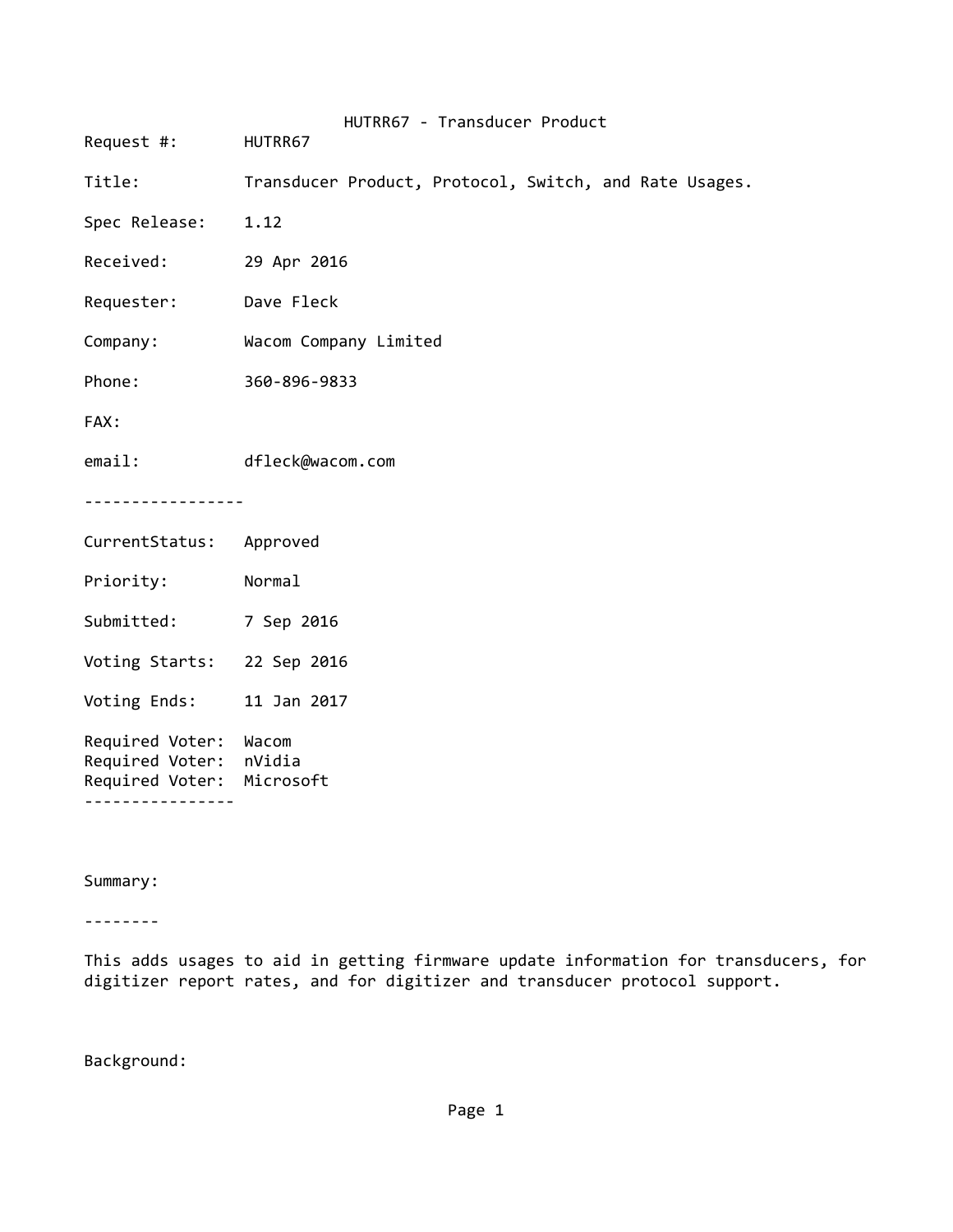## HUTRR67 ‐ Transducer Product

‐‐‐‐‐‐‐‐‐‐‐

It is becoming more common that a transducer used on a digitizer device is from a different manufacturer. These usages help bundle together manufacturer and version information that is needed to determine if a transducer needs a firmware update. It also adds usages to identify which protocols a digitizer or stylus can support.

Some smoothing algorithms work better if they know the report rate. The polling rate is not an accurate representation of this rate so this adds a report rate usage.

Transducer buttons don't lend themselves to the usual button page due to different functions. This creates a container for transducer buttons and adds additional settings for those buttons.

Proposal:

‐‐‐‐‐‐‐‐‐

All changes are localized to Chapter 16 Digitizers (0x0D).

New usages to be added to Table 18: Digitizer Page

| 90            | Transducer Software Info.                                | CL.       | 16.3.1 |
|---------------|----------------------------------------------------------|-----------|--------|
| 91            | Transducer Vendor ID                                     | <b>SV</b> | 16.3.1 |
| 92            | Transducer Product ID                                    | <b>SV</b> | 16.3.1 |
| 93            | Device Supported Protocols                               | NAry, CL  | 16.3.1 |
| 94            | Transducer Supported Protocols                           | NAry, CL  | 16.3.1 |
| 95            | No Protocol                                              | Sel       | 16.3.1 |
| 96            | Wacom AES Protocol                                       | Sel       | 16.3.1 |
| 97<br>$98-9F$ | USI Protocol<br>Reserved for future transducer protocols | Sel       | 16.3.1 |
| A0            | Supported Report Rates                                   | SV, CL    | 16.3.1 |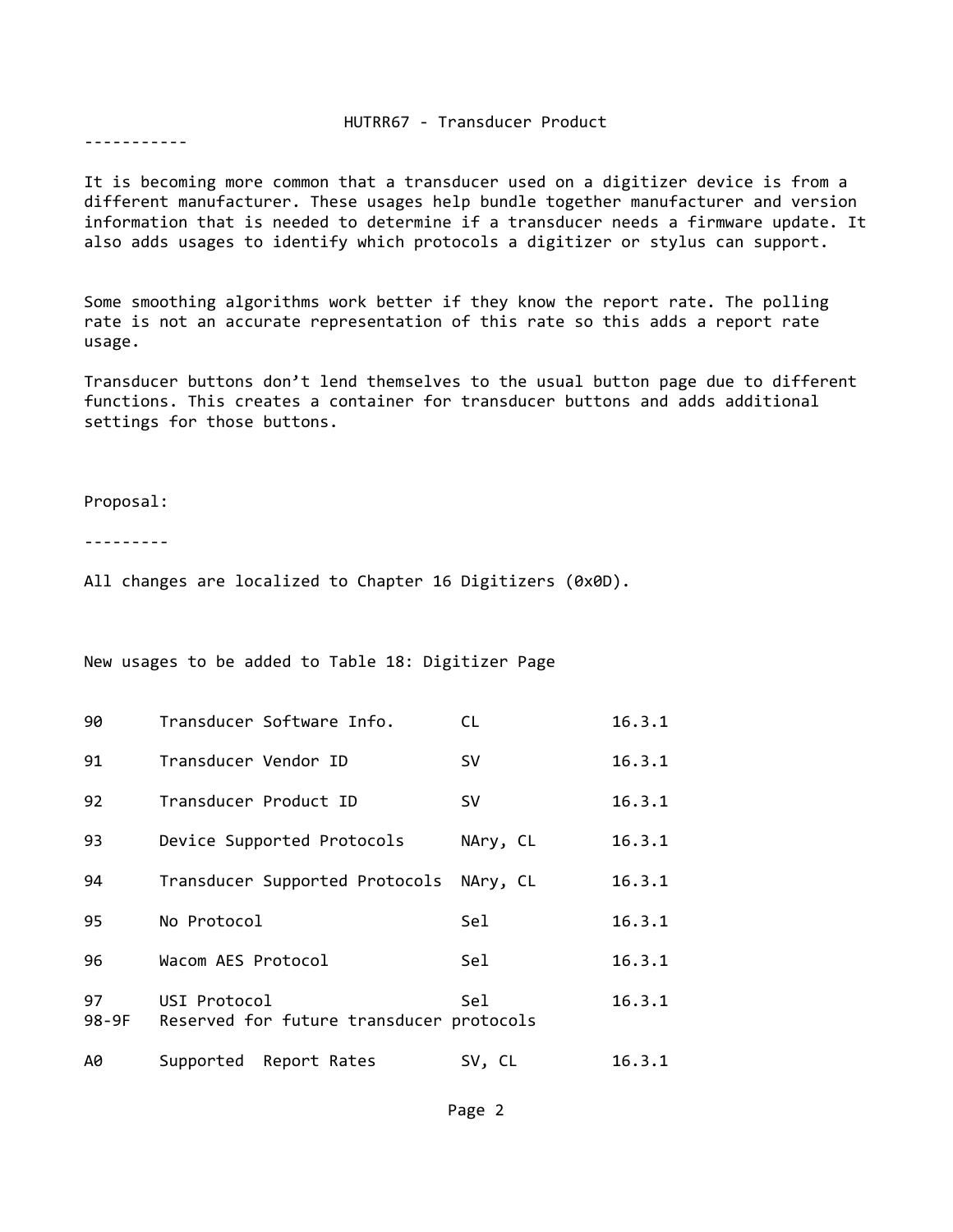|                |                      | HUTRR67 - Transducer Product |        |
|----------------|----------------------|------------------------------|--------|
| Α1             | Report Rate          | DV                           | 16.3.1 |
| A <sub>2</sub> | Transducer Connected | SF.                          | 16.3.1 |
| A <sub>3</sub> | Switch Disabled      | Sel                          | 16.3.1 |
| A4             | Switch Unimplemented | Sel                          | 16.3.1 |
| A5             | Transducer Switches  | CL.                          | 16.3.1 |

Change the following in Table 18 Digitizer Page: From: Usage ID: 93‐FFFF Usage Name: Reserved To: Usage ID: A6‐FFFF Usage Name: Reserved

Additions referenced by the above usages:

Section 16.3.1 Digitizer‐Specific Fields

Transducer Software Info. CL A collection of usages that is useful for software update purposes. For example this may contain vendor ID, product ID, and software version information.

Transducer Vendor ID SV A vendor identification from a list of vendors. This may or may not be a vendor ID assigned by USB‐IF.

Transducer Product ID SV A vendor defined product ID.

Device Supported Protocols NAry, CL – This is an array of the protocols that the digitizer device supports. This could also be used as a collection of protocol/protocol version pairs to indicate not only the protocols supported but also one or more versions of the protocol.

Transducer Supported Protocols NAry, CL – This is an array of the protocols that the transducer supports. This could also be used as a collection of protocol/protocol version pairs to indicate not only the protocols supported but also one or more versions of the protocol.

No Protocol Sel - No supported protocol. This can be used to fill empty array elements.

Wacom AES Protocol Sel - Indicates the transducer supports the Wacom Active Electrostatic Stylus protocol.